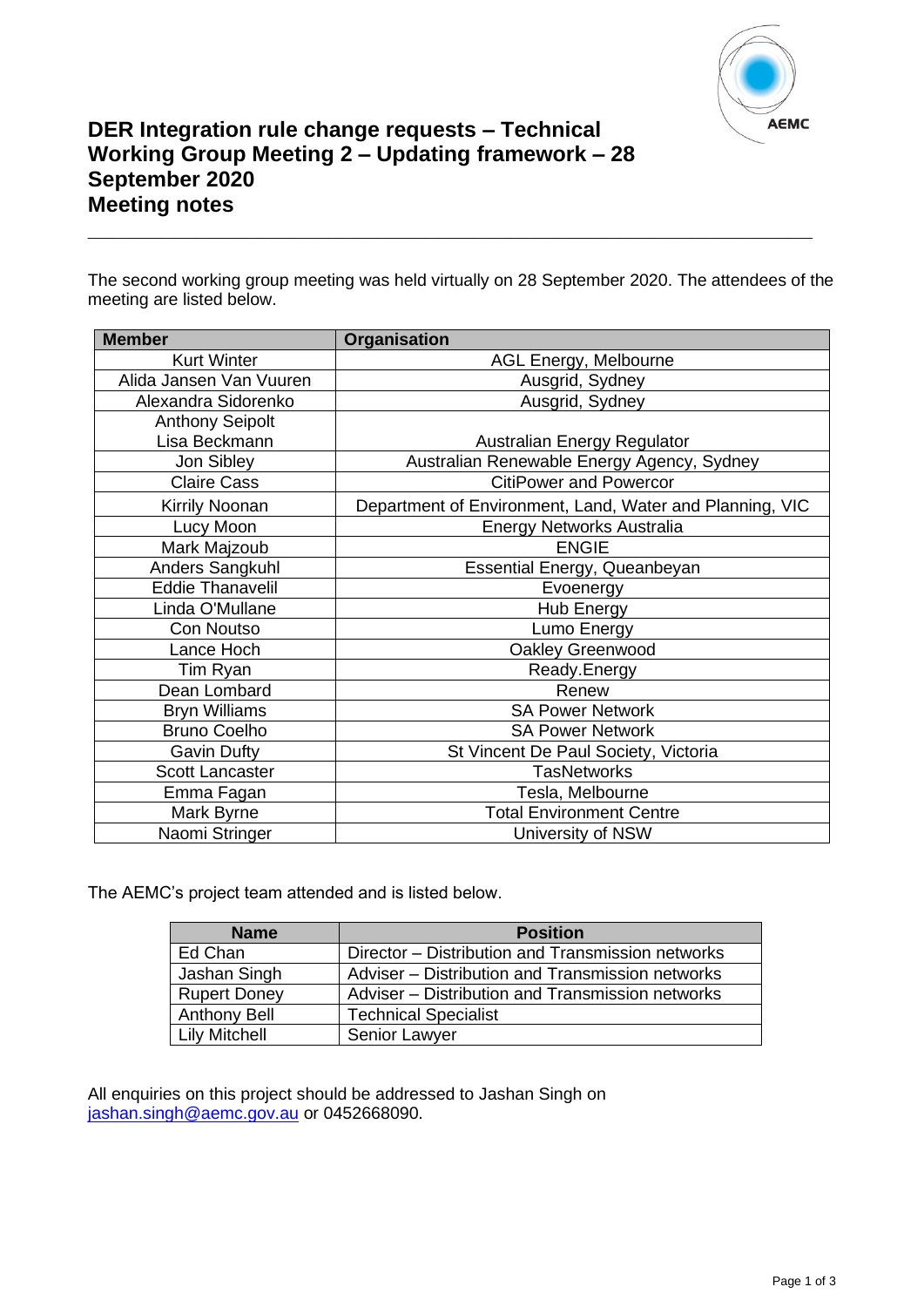# **Purpose of the working group**

The AEMC has formed the working group to seek stakeholder advice and input into the progression of the three rule change requests relating to efficient integration of DER integration:

- *Access, pricing and incentive arrangements for distributed energy resources* (ERC0311 and RRC0039)
- *Allowing DNSPs to charge for exports to the network* (ERC0310)
- *Network planning and access for distributed energy resources (ERC0309).*

At the start of the meeting the relevant paragraph from the AEMC's competition protocol for the working group was read out. A copy of the of the protocol (attached) was provided to each member of the group prior to the meeting.

The meeting comprised of:

- Short update on the rule change process
- Presentation from the AEMC on issues raised in the rule requests relating to recognising export services in the Rules
- Discussion on recognising export services in the Rules
- Presentation from the AEMC on treatment of export services under planning and investment framework
- Discussion on the treatment of export services under planning and investment framework
- Wrap up and next steps

### **AEMC presentation on recognition of export services in the rules**

- The AEMC presentation outlined:
	- $\circ$  Rule change requests' proposal to expand the definition of distribution services to include export services and its impacts on the application of existing regulatory arrangements to export services
	- o The AEMCs staff's initial policy consideration of the need to recognise export services
	- $\circ$  The potential regulatory implications of clarifying that export services are distribution services
	- o Potential approaches to amending current definitions and their potential ramifications
	- $\circ$  Relevant questions for members to consider

#### **Discussion on recognising export services in the Rules**

- Some participants discussed whether the proposed definitional changes could lead to ambiguity.
- It was suggested by some participants that a different approach could be taken to amend definitions to more clearly recognise that DNSPs provide services to customers in relation to the supply of electricity to and from customers.
- Some attendees discussed the need for the changes in the rules to provide flexibility so they could cater for future market outcomes.
- The follow on impacts of recognising export services in the rules framework were discussed by some members.

#### **AEMC presentation on planning and investment framework for export services**

- The AEMC presentation outlined:
	- $\circ$  Overview of AEMCs staff's initial policy consideration on the proposed treatment of export services under the planning and investment framework